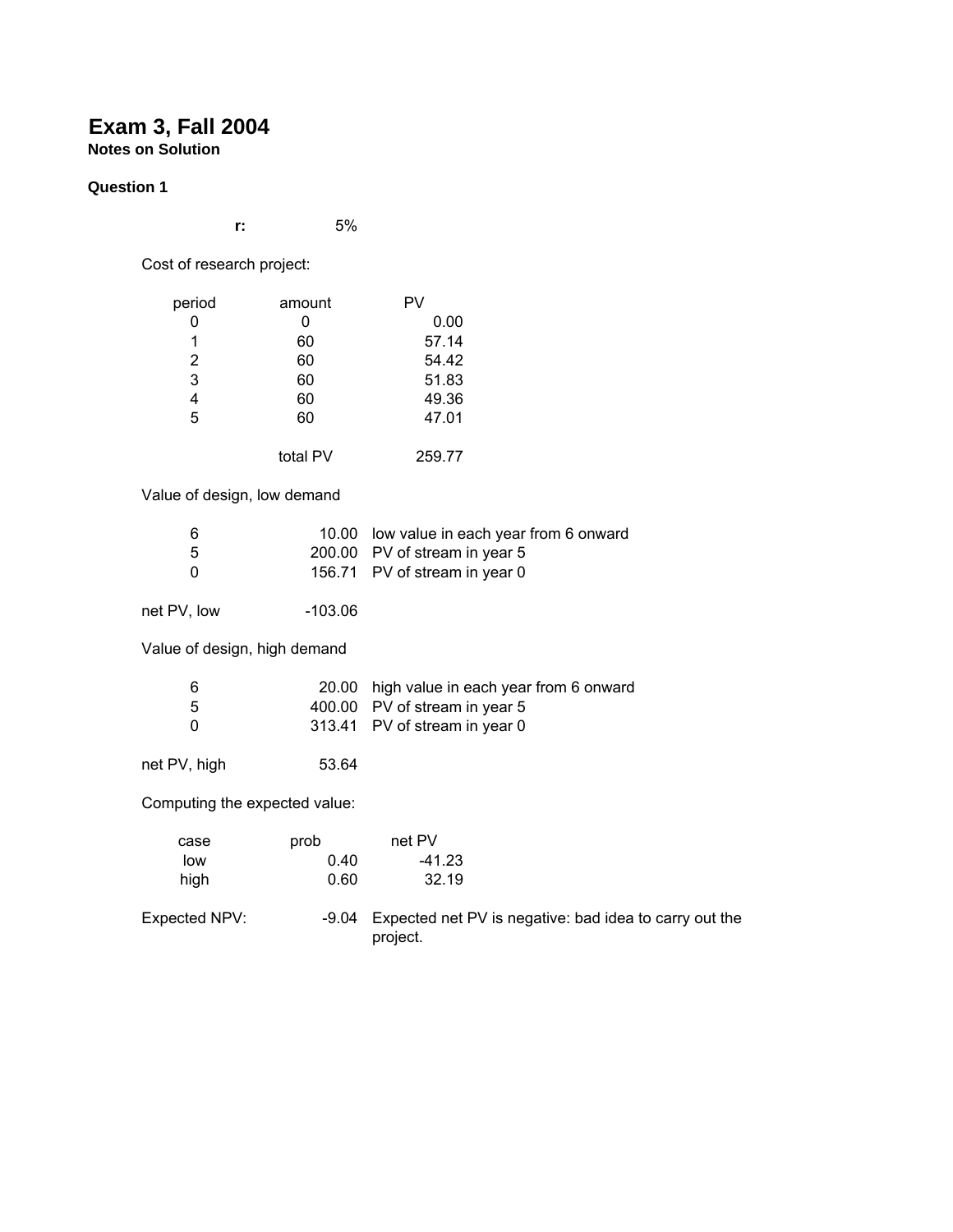# **Question 2**

| $Q = K^{\wedge}(1/4) * L^{\wedge}(3/4)$ |                 | Pk                            | 16                                                   |                            |             |
|-----------------------------------------|-----------------|-------------------------------|------------------------------------------------------|----------------------------|-------------|
|                                         |                 | PI                            | $\overline{3}$                                       |                            |             |
| Q                                       | Κ               |                               | Q                                                    | TC                         | AC          |
| 96                                      | 10              | 204.03                        | 96                                                   | 772.09                     | 8.04        |
| 96                                      | 11              | 197.65                        | 96                                                   | 768.95                     | 8.01        |
| 96                                      | $\overline{12}$ | 192.00                        | 96                                                   | 768.00                     | 8.00        |
| 96                                      | $\overline{13}$ | 186.95                        | 96                                                   | 768.84                     | 8.01        |
| 96                                      | 14              | 182.38                        | 96                                                   | 771.15                     | 8.03        |
| 96                                      | 15              | 178.24                        | 96                                                   | 774.71                     | 8.07        |
| 96                                      | 16              | 174.44                        | 96                                                   | 779.33                     | 8.12        |
| 96                                      | 17              | 170.95                        | 96                                                   | 784.86                     | 8.18        |
| 96                                      | 18              | 167.73                        | 96                                                   | 791.18                     | 8.24        |
| 96                                      | 19              | 164.73                        | 96                                                   | 798.20                     | 8.31        |
| 96                                      | 20              | 161.94                        | 96                                                   | 805.82                     | 8.39        |
|                                         |                 | $L = (Q/(K^0.25))^N (1/0.75)$ | $K^{\wedge}$ (1/4) * L $^{\wedge}$ (3/4)<br>$\sigma$ | $P$ k* $K + P$  *L<br>TC = | $AC = TC/Q$ |

The firm should use 12 units of capital and 192 units of labor. Its average cost will be \$8.00 per unit of output.

Equation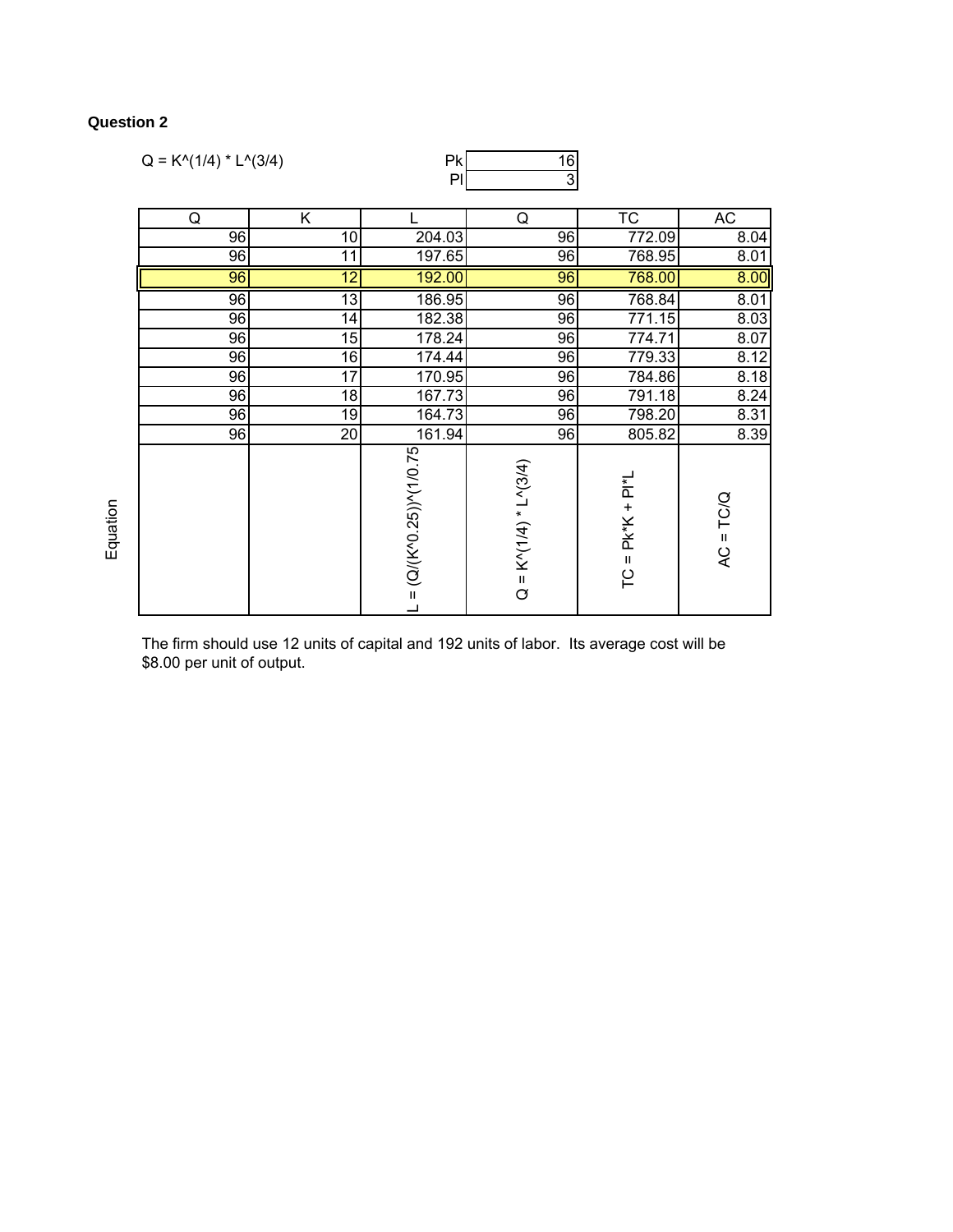## **Question 3**

| $TC = F + G^*Q$ |                            | F                                | 10000                    | A                          | 1000                                |          |
|-----------------|----------------------------|----------------------------------|--------------------------|----------------------------|-------------------------------------|----------|
| $P = A - B^*Q$  |                            | G                                | 300                      | B                          | 10                                  |          |
|                 |                            |                                  |                          |                            |                                     |          |
| Q               | P                          | $\overline{\text{TC}}$           | <b>TR</b>                | AC                         | <b>AR</b>                           | AR-AC    |
| 45              | 550                        | 23500                            | 24750                    | 522.22                     | 550                                 | 27.78    |
| 46              | 540                        | 23800                            | 24840                    | 517.39                     | 540                                 | 22.61    |
| 47              | 530                        | 24100                            | 24910                    | 512.77                     | 530                                 | 17.23    |
| 48              | 520                        | 24400                            | 24960                    | 508.33                     | 520                                 | 11.67    |
| 49              | 510                        | 24700                            | 24990                    | 504.08                     | 510                                 | 5.92     |
| 50              | 500                        | 25000                            | 25000                    | 500.00                     | 500                                 | 0.00     |
| 51              | 490                        | 25300                            | 24990                    | 496.08                     | 490                                 | $-6.08$  |
| 52              | 480                        | 25600                            | 24960                    | 492.31                     | 480                                 | $-12.31$ |
| 53              | 470                        | 25900                            | 24910                    | 488.68                     | 470                                 | $-18.68$ |
| 54              | 460                        | 26200                            | 24840                    | 485.19                     | 460                                 | $-25.19$ |
| 55              | 450                        | 26500                            | 24750                    | 481.82                     | 450                                 | $-31.82$ |
|                 | 10Q<br>1000<br>Ш<br>$\sim$ | 10000+300C<br>$\mathbf{H}$<br>ပု | ρ*Ω<br>$\mathbf{H}$<br>F | TC/Q<br>$\mathbf{II}$<br>Q | ≏<br>$\mathbf{H}$<br>$\overline{4}$ | AR-AC    |

The organization should charge \$500 and enroll 50 students. Its revenue will just cover its costs.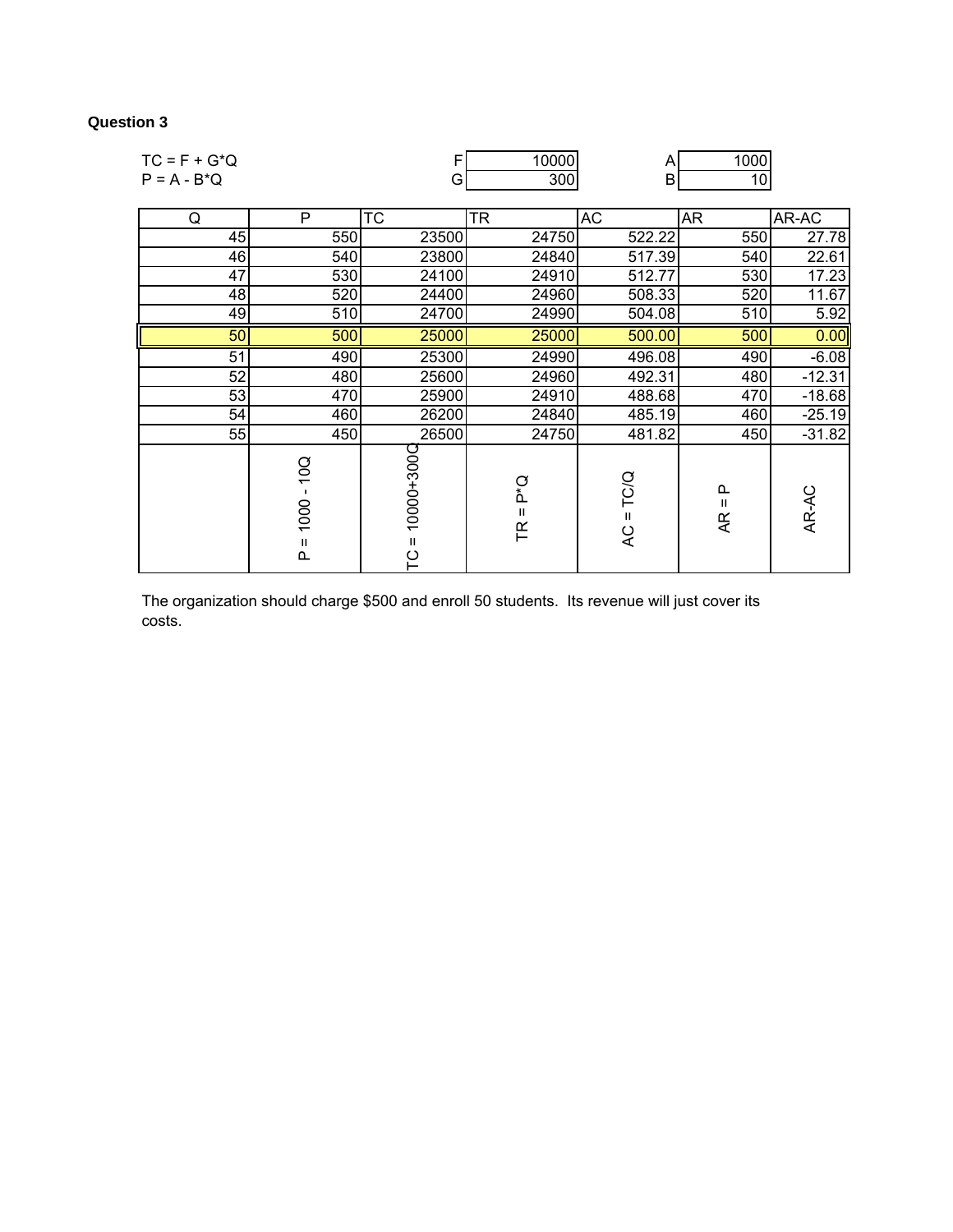## **Question 4**

*Part (a)*

|                |                                                   | А:                       | 6000                        |                           |
|----------------|---------------------------------------------------|--------------------------|-----------------------------|---------------------------|
| $P = A - B^*Q$ |                                                   | В.                       | 100                         |                           |
|                | $\overline{P}$                                    |                          |                             |                           |
| Q              |                                                   | $\overline{\text{TC}}$   | <b>TR</b>                   | <b>MR</b>                 |
| 25             | 3500                                              |                          | 87500                       |                           |
| 26             | 3400                                              |                          | 88400                       | 900                       |
| 27             | 3300                                              |                          | 89100                       | 700                       |
| 28             | 3200                                              |                          | 89600                       | 500                       |
| 29             | 3100                                              |                          | 89900                       | 300                       |
| 30             | 3000                                              |                          | 90000                       | 100                       |
| 31             | 2900                                              |                          | 89900                       | $-100$                    |
| 32             | 2800                                              |                          | 89600                       | $-300$                    |
| 33             | 2700                                              |                          | 89100                       | $-500$                    |
| 34             | 2600                                              |                          | 88400                       | $-700$                    |
| 35             | 2500                                              |                          | 87500                       | $-900$                    |
|                | $100*$<br>$\blacksquare$<br>6000<br>$\sf II$<br>௳ | $\circ$<br>$\sf II$<br>ဥ | о<br>А<br>$\mathbf{I}$<br>任 | $MR = \Delta TR/\Delta Q$ |

The firm should charge \$3000 for the test and produce 30 units. It has no costs so its total revenue of \$90,000 will be profit.

## *Part (b)*

First task is to compute the PV of the 20 year stream of monopoly profits:

| PV forever        | $1,800,000 = 90,000/0.05$         |
|-------------------|-----------------------------------|
| Payments after 20 | $678,401 = 1,800,000/(1.05)^{20}$ |
| Value through 20  | $1,121,599 = 1,800,000 - 459,169$ |

Next task is compute the CS during the patent period (years 1-20):

| $45,000 = (1/2)*(6000-3000)*30$ |
|---------------------------------|
| $900,000 = 45,000/0.05$         |
| $339,201 = 900,000/(1.05)^{20}$ |
| $560,799 = 900,000 - 339,201$   |
|                                 |

After the patent period, the test is available for free. Q increases until W2P (and hence P) is driven to zero:  $0 = 6000 - 100^{\circ}Q$ . Therefore, Q = 60 after the patent expires:

| CS after patent         | $180,000 = (1/2)*6000*60$           |
|-------------------------|-------------------------------------|
| CS of \$180,000 forever | $3.600.000 = 180.000/0.05$          |
| Post-patent CS          | $1,356,802 = 3,600,000/(1.05)^{2}0$ |